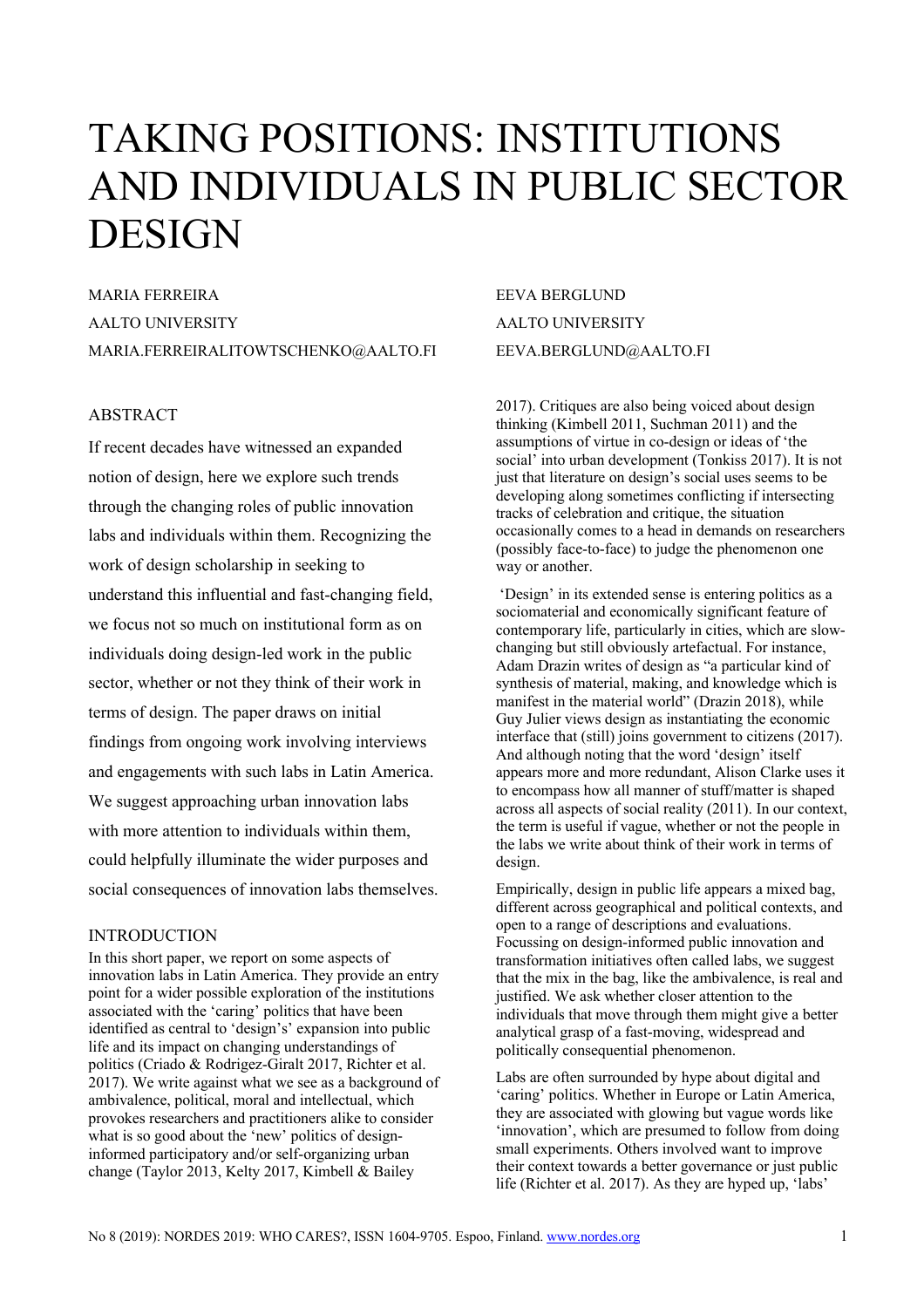(and 'innovation') bring together many different, possibly irreconcilable interests, creating but also managing tensions. To confuse things more, they are considered strange by many people in government institutions as well as by citizens.

In analyzing such emerging institutional forms across public life, the question easily revolves around the value of the agility offered by design-informed responses to crises that are now normalized aspects of urban requiring public response. No wonder, since entangled in this emerging institutional landscape, in the shadow of impossible-to-solve (wicked) global problems, are fundamental questions about the future of democratic politics and public life.

Many questions arise: what kind of political landscapes are emerging and how can people navigate them? As change making and urgency characterize public life, who has responsibility or the right to act? We also think it is important to ask: to what extent labs (still) operate contingently, dependent less on institutional form than on individuals.

These questions arise not just for a researcher, but for those involved as actors, because any project, institutional or individual working in the public sector with design tools is likely to be self-conscious about being caught up in structures that require improvement, care or some other kind of change. As 'change makers' they may pursue aims from an activist position as well as from a public service role. So, although critiques of an expanded and synthesised idea of design particularly in its guise as 'design thinking' have flourished (Kimbell 2011), public sector design has likely *opened* many doors for design.

Our suggestion is to slow down and attend to how individuals and institutions shape each other – and cities' change-making – through labs. This departs from but also complements literature that seeks to clarify the murky concepts around design in public life (Markussen 2017, Richter et al. 2017) or pin down what exactly a public innovation lab is supposed to do (McGann et al. 2018). By simply documenting, we hope to hold onto the innovative and organic aspects of labs whilst recognizing their possibly depoliticizing aspects.

Our intuition is that as new types of institutions taking care of shared issues continue to be supported by governments, their futures will depend largely on the individuals currently working in them. They are also establishing links or bridges between political power and citizen experience, or at least fighting for particular understandings of better futures and good citizens.

#### **METHODS**

The material is from ongoing research and has been generated through desk research, interviewing and participant observation with people from the labs, others that research them and design academics interested to understand the expanded idea of design. For this paper

we consider 4 semi-structured interviews conducted in Uruguay in December 2017 and 14 again in December 2018, with 3 skype interviews in June 2018. The interpretation of what is happening and how research can best engage with this field is also based on informal talks and skypes with members of Labs from Mexico, Brazil and Colombia. Further interviews and participant observation are being planned.

As the study of innovation labs is being progressed in multiple places by many kinds of actors, researchers and practitioners come together to learn from each other. We are interested in using similar, often experimental and embodied, methods to find out about labs as the labs are using to understand contemporary problems. This creates a certain recursion and it means that for the researcher 'analysis' and 'data' merge into each other. Author 1 has participated for instance in meetings for labs and discussions about the expanded idea of design, (Ibero American Lab meeting, Spain September 2018 and IX meeting of Public Policies and Design, Uruguay November 2018), which are excellent sites of learning but also of inventing and intervening. In fact, intuitive and 'inventive' methods being developed across design, policy and social research (e.g. Marres et al. 2018) that are crucial for this type of study. In that sense, to document and strive to put into words, is also a form of intervention that we hope this paper can become.

#### LABS RISE, SPREAD AND STUMBLE

Public innovation labs acting at local, regional or national levels (McGann et al. 2018), use design to foster experimentation and innovation, promote flexibilization of the public sector (Kimbell 2016) in varied projects, units and locations (inside or outside governmental agencies). While social transformation is part of the rhetoric, the core aspiration remains the relatively conservative task of enhancing participation and the transparency of political life particularly through digitalization. The phenomenon started in the early 2000s with Western Europe and North America at the forefront (Bason 2014). Leading examples include MindLab, in Denmark in 2002 to 2018 with a cross ministerial approach, Policy Lab in UK since 2014, and the Helsinki Design Lab, which looked at government systems from a strategic design perspective from 2009 to 2013.

In the last decade labs have been starting in Latin America (Acevedo & Dassen 2016) and the trend has expanded rapidly. The first was Laboratorio para la ciudad in Mexico, initiated in 2013 by the mayor of Mexico City to promote experimentation, civic innovation and urban creativity. After that, many others followed, e.g. Laboratorio de Gobierno which started in Chile in 2015 with a multi ministerial approach, and Uruguay's governmental lab AGESIC to foster digitalization the same year.

Even though the rise of labs started some years ago, a clash remains noticeable across the public sector (cf.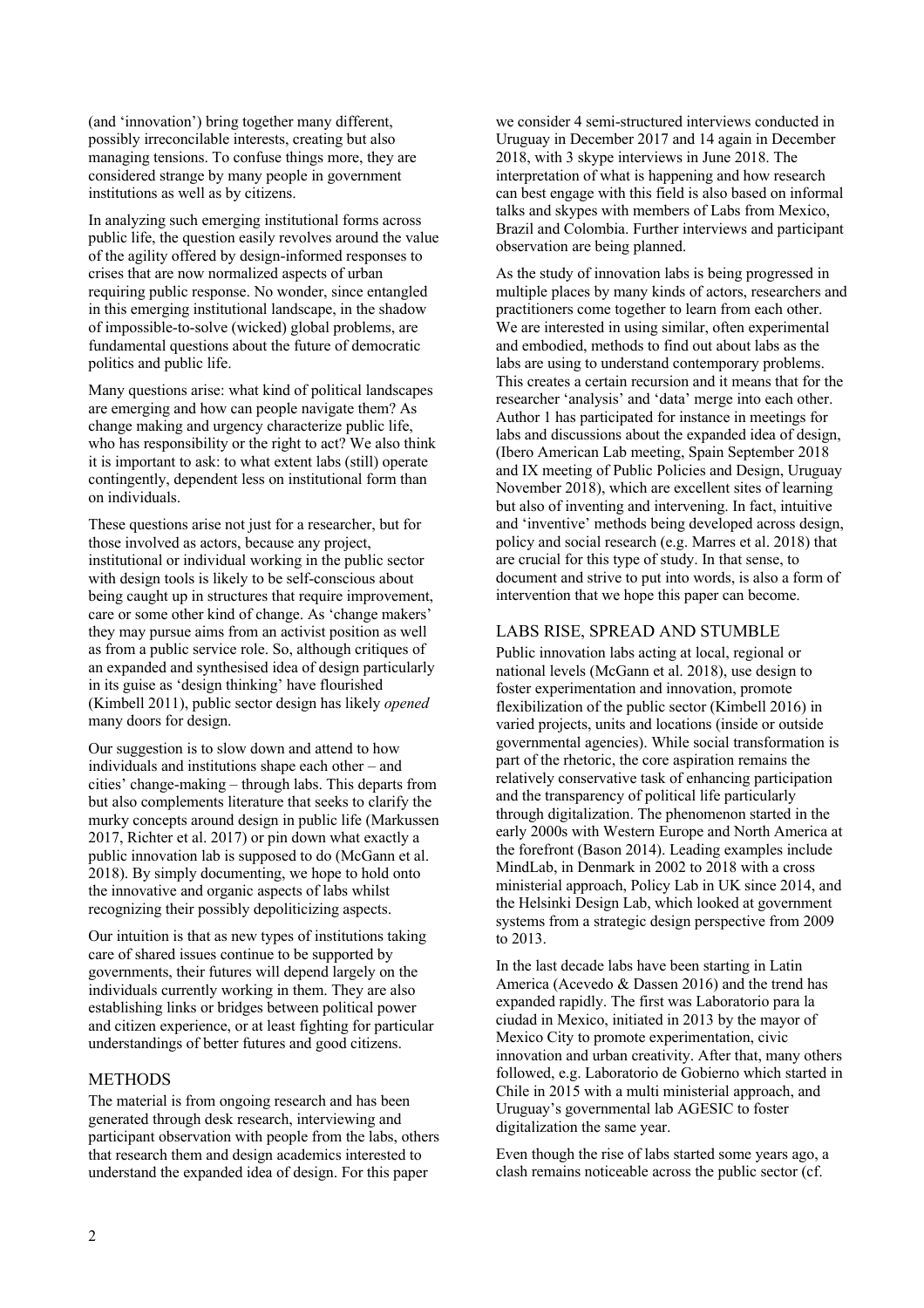Bason 2014), between what we see as design-led approaches and older public institutions. When problems arise, however, these do not just occur between institution but among the people working in them. Meanwhile many consider the work of these small groups of multidisciplinary people simply 'alternative' or playful, which contributes to their low visibility. Such scepticism can be strong and problematic for a lab.

Zooming out, in part these problems reflect shifts in professional roles and responsibilities, where design lacks validation (Kimbell 2016). In part it is about digitalization (a key focus of many labs) raising new questions about the impacts of online connectivity on democracy (Kelty 2017). Labs thus stumble on the question of what public sector innovation is and could be, and whether their work should be based on evidence-based or designerly approaches (McGann et al. 2018). The result is that public innovation is vague even for those involved in it, with many tensions and contradictions (ibid). To complicate things even more, the landscape is rapidly changing.

Our response to this here is to begin documenting, and to briefly consider the methodological options open to researchers in this area.

### THE MIX IN ACTION: URUGUAY

Studies about labs in Latin America emphasize the particularity of open government in the region (Acevedo & Dassen 2016). As elsewhere, the aim is to enhance political transparency by digital means, such as sharing governmental documents openly with citizens. A preoccupation with participation in political life has long history in Latin America. Actions are being taken to address the weakness of trust towards government, like participatory budgeting (Goldfrank 2011). Currently, there are more experimental and digital 'complements' being developed, like the participatory online platform 'Montevideo decide' and 'Montevideo del Mañana', project looking into the city's future. However, there is no connection between them more than some 'tabs' online. Even though many 'participatory' actions are taking place, as several interviewees noted, there are still doubts if such technological or institutional developments are promoting social change or just change for some (those with access who actually participate).

This said, the work of labs has appeal for authorities in much of Latin America to follow the 'hype', including in Uruguay, the main site of field research. There are two stablished public innovation labs, a governmental lab focussing on digitalization (AGESIC Lab) and a Municipal Lab in the capital city (MvdLab) and a behavioural unit starting up in the Planning and Budget office (OPP Lab). All have been initiated in governmental institutions, and in some way follow models from elsewhere.

Their relations with the foreign experiences go beyond following a model: some of them receive training, others training and financial support from international institutions, and all belong in some way or another to labs networks. AGESIC Lab received training from MindLab, GovLab and Nesta (among others), and it was started with support from the InterAmerican Development Bank (IDB). MvdLab was started following an initiative of SEGIB (Iberoamerican secretariat) in collaboration with MediaLab Prado (a high-profile innovation lab in Madrid).

While public sector labs are generally seen as a good thing by decision makers and funding agencies, the potentials opened up by labs' experimentation are poorly understood, which often leaves them relegated to the margins of public sector work. As some of the respondents pointed out, they are seen as edgy places, projects end up there that do not fit the usual government apparatus. Thus the labs need to constantly explain their projects and approaches, to try to 'validate' with authorities their new ways of working.

Also, whether in the labs only just establishing themselves or in conventional state and other administrations, even without detailed organizational ethnography (e.g. Harper 2003) it is clear that individuals are crucial to their fortunes.

Lab staff are thus bridges between agencies, groups of residents and all manner or stakeholders and actors on the urban political stage. For instance, MvdLab works with a variety of projects and actors: from engaging with children in a neighbourhood that is going through radical change, to working with municipal civil servants developing projects on topics such as sexual harassment in public spaces.

#### **DISCUSSION**

As an institutional form, a lab is at the edge or border between government and citizens. It is also a place where the contradictions of a global political economy are explicitly negotiated.

Further, interviews suggest that individuals are relatively free of institutional constraints, and also that they are constantly engaged in trying to understand what they are doing and how it is different and valuable, and thus taking positions individually as to their work.

As people move through the urban change-making landscape, their individual networks and qualities become particularly significant for how they achieve impacts. Working in labs, some people (and projects) with origins in government develop a willingness to talk, move and discuss across political and social divides, and to bridge the worlds of experts and 'ordinary people'. Even as bureaucrats, they can operate in recognizably 'activist' ways though they would probably avoid both the words design and activist. It is indeed imperative to "study and discuss self-proclaimed 'social' projects" (Richter et al. 2017: 776), but it is also